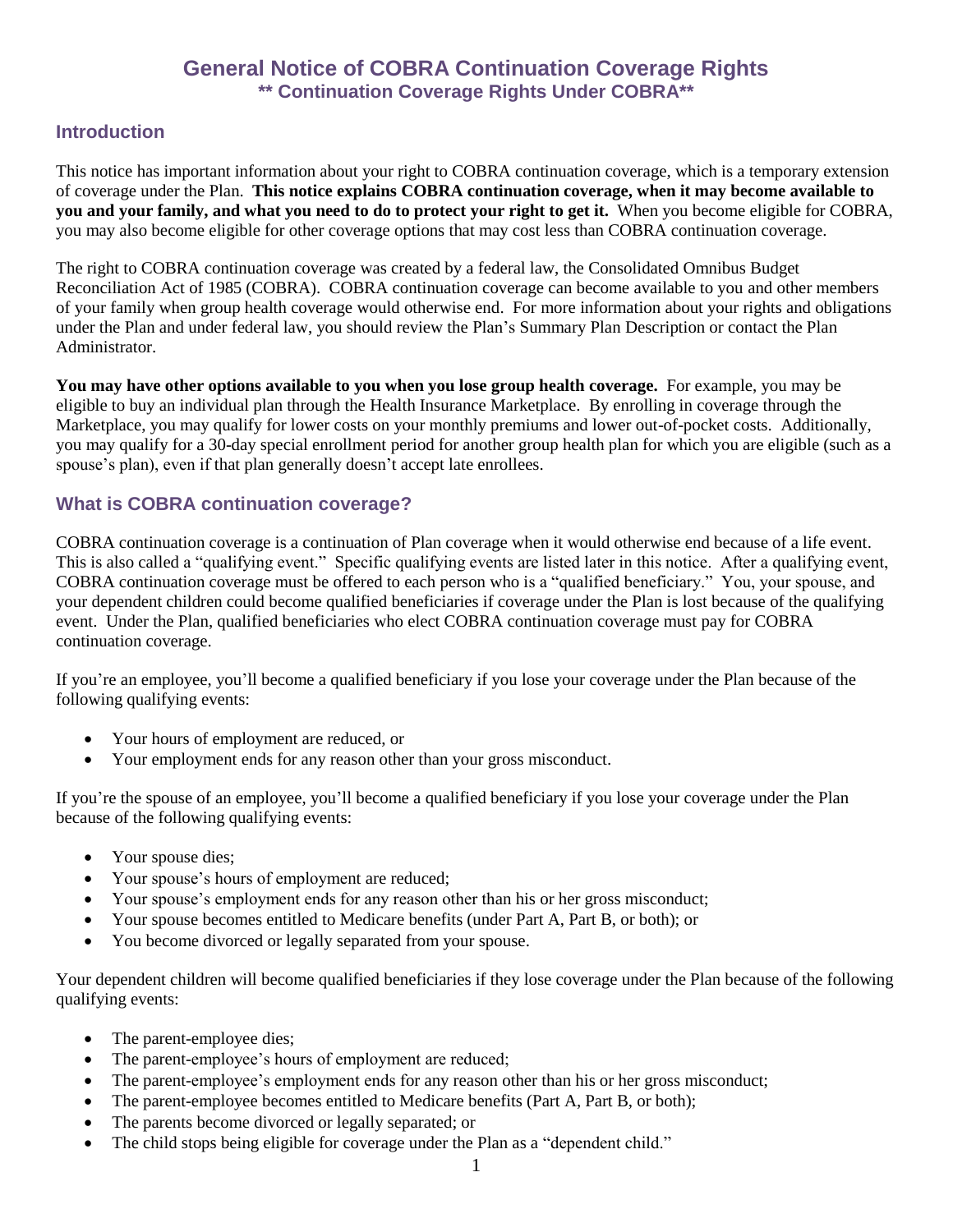## **When is COBRA continuation coverage available?**

The Plan will offer COBRA continuation coverage to qualified beneficiaries only after the Plan Administrator has been notified that a qualifying event has occurred. The employer must notify the Plan Administrator of the following qualifying events:

- The end of employment or reduction of hours of employment;
- Death of the employee; or
- The employee's becoming entitled to Medicare benefits (under Part A, Part B, or both).

**For all other qualifying events (divorce or legal separation of the employee and spouse or a dependent child's losing eligibility for coverage as a dependent child), you must notify the Plan Administrator within 60 days after the qualifying event occurs. You must provide this notice to: Benefits Administrator, Delran Township School District.****(For divorce or legal separation, documentation must be provided.)**

### **How is COBRA continuation coverage provided?**

Once the Plan Administrator receives notice that a qualifying event has occurred, COBRA continuation coverage will be offered to each of the qualified beneficiaries. Each qualified beneficiary will have an independent right to elect COBRA continuation coverage. Covered employees may elect COBRA continuation coverage on behalf of their spouses, and parents may elect COBRA continuation coverage on behalf of their children.

COBRA continuation coverage is a temporary continuation of coverage that generally lasts for 18 months due to employment termination or reduction of hours of work. Certain qualifying events, or a second qualifying event during the initial period of coverage, may permit a beneficiary to receive a maximum of 36 months of coverage.

There are also ways in which this 18-month period of COBRA continuation coverage can be extended:

#### *Disability extension of 18-month period of COBRA continuation coverage*

If you or anyone in your family covered under the Plan is determined by Social Security to be disabled and you notify the Plan Administrator in a timely fashion, you and your entire family may be entitled to get up to an additional 11 months of COBRA continuation coverage, for a maximum of 29 months. The disability would have to have started at some time before the 60th day of COBRA continuation coverage and must last at least until the end of the 18-month period of COBRA continuation coverage.

#### *Second qualifying event extension of 18-month period of continuation coverage*

If your family experiences another qualifying event during the 18 months of COBRA continuation coverage, the spouse and dependent children in your family can get up to 18 additional months of COBRA continuation coverage, for a maximum of 36 months, if the Plan is properly notified about the second qualifying event. This extension may be available to the spouse and any dependent children getting COBRA continuation coverage if the employee or former employee dies; becomes entitled to Medicare benefits (under Part A, Part B, or both); gets divorced or legally separated; or if the dependent child stops being eligible under the Plan as a dependent child. This extension is only available if the second qualifying event would have caused the spouse or dependent child to lose coverage under the Plan had the first qualifying event not occurred.